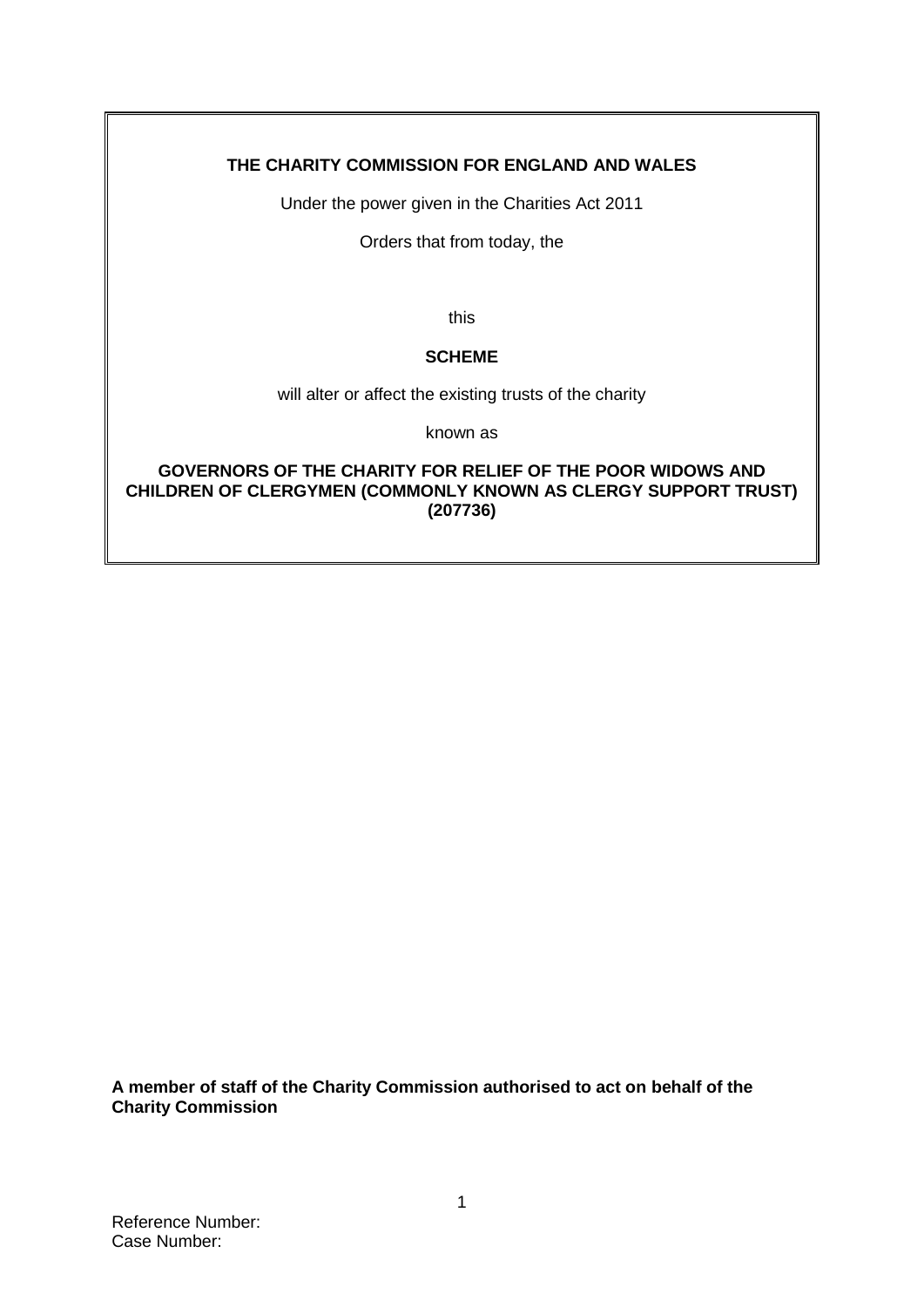#### **1. Definitions**

In this Scheme:

"the charity" and "Corporation" means the charity identified at the beginning of this Scheme.

"the Commission" means the Charity Commission for England and Wales.

"the existing trusts" means the Royal Charter granted in 1678 amended by the Scheme dated 3 February 1971 brought into effect by an Order in Council dated 5 April 1971 and amended by the Scheme dated 26 September 2012 brought into effect by the Order in Council dated 17 October 2012 and as amended by Resolution dated 3 September 2013 as amended by Scheme dated 19 October 2017 brought into effect by an Order in Council dated 15 November 2017 [and as amended by Resolution dated 14 November 2019].

"the Royal Charter" means the Royal Charter granted in 1678.

"the Order in Council" means the Order in Council dated 17 October 2012.

"Assistant" means a member of the Court of Assistants, who shall also be a charity trustee as defined in the Charities Act.

"the Court" or "the Court of Assistants" means the body responsible for directing the affairs of the Corporation constituted in accordance with this Charter.

"the Governors" means the members of the Corporation.

"the Charter amendments of the Scheme" means those provisions of the Scheme that, when effective, will alter or affect the Royal Charter and the Order in Council.

#### **2. Administration**

- (a) The charity is to be administered in accordance with its existing trusts as altered or affected by this Scheme.
- (b) The provisions of this Scheme will take effect if and when Her Majesty in Council thinks fit to amend the provisions of the Royal Charter and the Order in Council in such manner as will permit the Charter amendments of the Scheme to have effect.

#### **AMENDMENTS**

### **3. Alteration to the existing trusts**

The following clause shall be added to the existing trusts:

#### **Application of income and property**

- 5.1 An Assistant
	- 5.1.1 shall be entitled: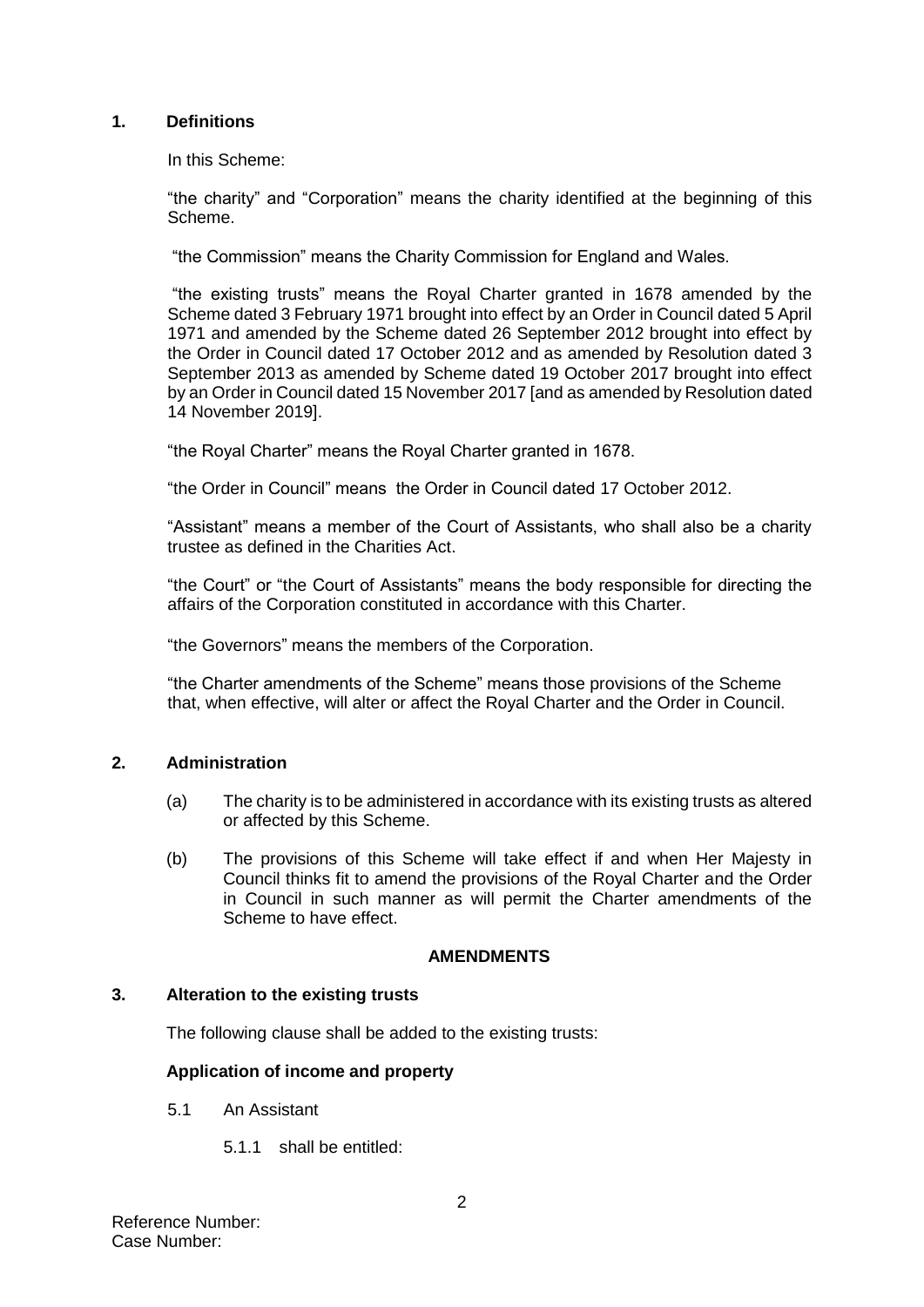- (a) to be paid reasonable out-of-pocket expenses properly incurred when acting on behalf of the Corporation;
- (b) to an indemnity in respect of any liabilities properly incurred in the running of the Corporation (including the costs of a successful defence to criminal proceedings);
- 5.1.2 may benefit from insurance cover, including indemnity insurance, purchased at the expense of the Corporation in accordance with this Charter or any other power conferred by law.
- 5.2 Subject thereto, no Assistant may receive any payment or other material benefit, directly or indirectly, from the Corporation unless:
	- 5.2.1 the payment is expressly permitted in Article 5.3 below and the conditions set out in Article 5.4 are followed; or
	- 5.2.2 the Corporation obtains the prior written approval of the Charity Commission.
- 5.3 An Assistant may directly or indirectly:
	- 5.3.1 receive a benefit in the capacity of a beneficiary of the Corporation;
	- 5.3.2 receive fees, remuneration or other benefit in money or money's worth under a contract for the supply of goods or services (including goods supplied in connection with the provision of such services) to the Corporation in accordance with Article 5.4;
	- 5.3.3 receive interest on money lent to the Corporation at a reasonable and proper rate not exceeding either 2% per annum below the base lending rate prescribed for the time being by a clearing bank in London selected by the Court or 3%, whichever is the greater;
	- 5.3.4 receive reasonable and proper rent for premises demised or let to the Corporation.
- 5.4 The authority in Article 5.3 above is subject to the following conditions being satisfied:
	- 5.4.1 the remuneration or other sums paid to or for the benefit of the Assistant do not exceed an amount which is reasonable in all the circumstances;
	- 5.4.2 prior to any payment being made to the Assistant or for his or her benefit (other than in his or her capacity as a beneficiary) an appropriate written contract is concluded with the Assistant (or relevant person) on behalf of the Corporation containing the full details of his or her duties and obligations to the Corporation, the amount of remuneration payable to him or her and all other relevant terms and conditions and copies of all such contracts are retained by the Corporation for inspection by any authorised person;
	- 5.4.3 the other Assistants are satisfied that it is in the interests of the Corporation to contract with that Assistant (or relevant person) rather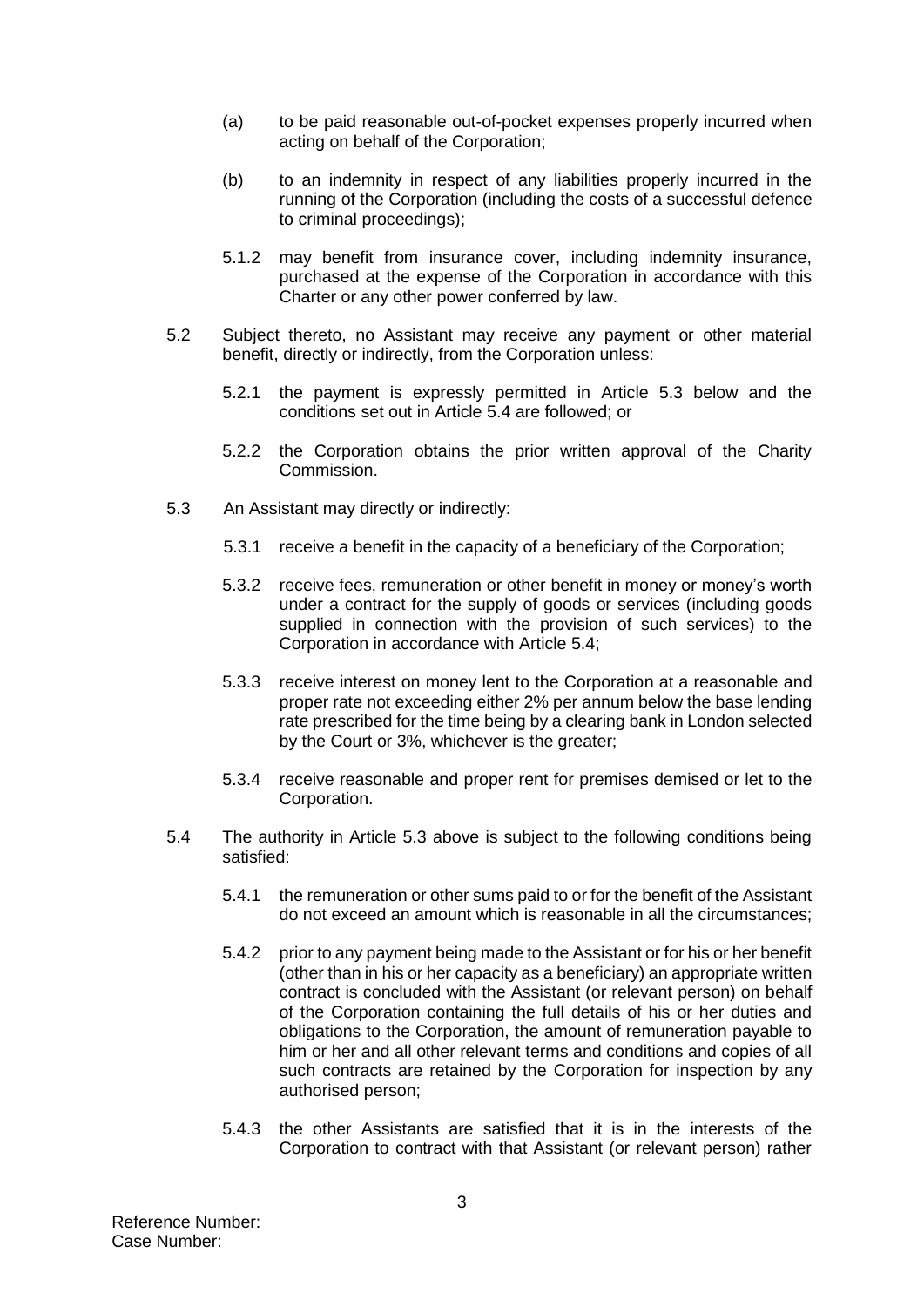than with someone who has no connection with the Corporation. In reaching that decision the Court shall balance the advantage of contracting with the Assistant (or relevant person) against the disadvantages of doing so (including the loss of the Assistant's services as a result of dealing with the Assistant's conflict of interests in accordance with this Charter);

- 5.4.4 a majority of the Assistants then in office are not benefiting from such payments or benefits;
- 5.4.5 the provisions of Article 6 of this Charter are observed in relation to any discussions or decisions of the Court concerning that Assistant's interest, his or her performance, remuneration or any variation of his or her remuneration;

and, in this Article, where Article 5.3 applies in respect of an Assistant indirectly, a relevant person is a person (other than the Assistant) who proposes to be engaged, enter into a contract with, lend money to or demise or let premises to the Corporation under Articles 5.4.2, 5.4.3, 5.4.4 or 5.4.5 as the case may be.

#### **4. Commission Scheme dated 26 September 2012**

The Commission Scheme dated 26 September 2012 brought into effect by the Order in Council dated 17 October 2012 is amended to state as follows:

#### **18 Administrative amendments to this Charter**

- 18.1 The Court may resolve that any provision of the trusts of the Corporation relating to any powers exercisable by the Court in the administration of the Corporation, or regulating the procedure to be followed in any respect in connection with the administration of the Corporation, should be modified in such manner as is specified in these Articles 18.1 to 18.4.
- 18.2 Any resolution of the Court under these Articles 18.1 to 18.4 must be approved by a further resolution which is passed at a general meeting of the Corporation either –
- 18.2.1 by a majority of not less than two thirds of the Governors entitled to attend and vote at the meeting who vote on the resolution, or
- 18.2.2 by a decision taken without a vote and without any expression of dissent in response to the question put to the meeting.
- 18.3 Where the required resolution has been passed the powers and procedures of the Corporation are to be taken to have been modified in accordance with the terms of the resolution and effective from the date of the further resolution passed at the general meeting in accordance with Article 18.2.1 or 18.2.2.
- <span id="page-3-0"></span>18.4 The Court must promptly send to the Privy Council and the Charity Commission a copy of the amendment made under